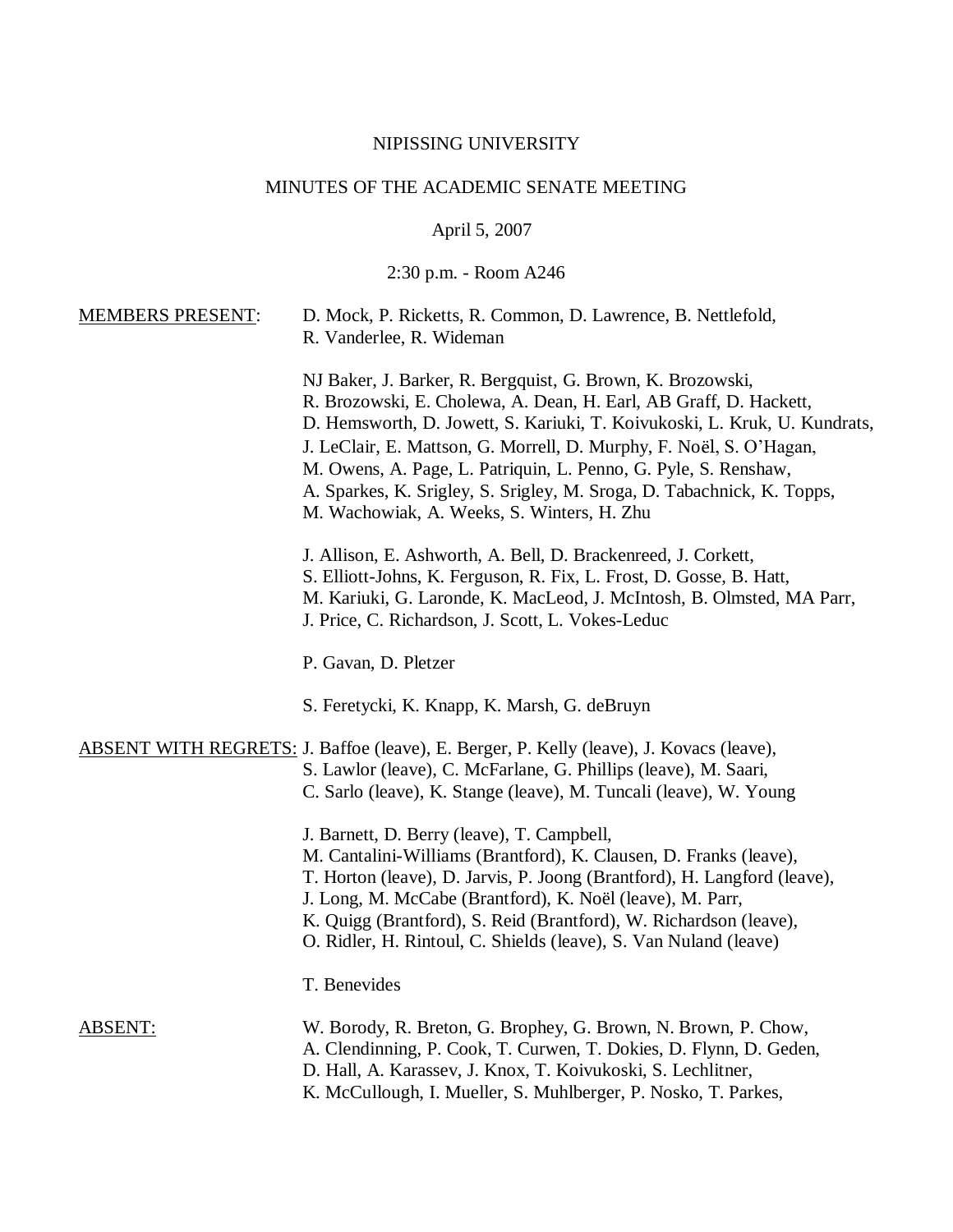D. Rowbotham, J. Ryan, B. Schreyer, R. Teigrob, V. Valov, D. Walters,

AM Aquino, R. Davis, H. Gardner, R. Graham, C. Harvey, L. Keuhl, K. Kirkwood, R. Lynn, N. Maynes, B. McMahon, M. Parr, C. Ricci, T. Ryan, G. Sharpe, I. Sinfield, M. Szakacs, K. Waller, N. Zur Nedden

M. Couchie

C. Dahmer, B. Overholt

MOTION 1: Moved by AB Graff, seconded by P. Ricketts that the minutes of the regular meeting of the Academic Senate dated March 9, 2007 be adopted. CARRIED

#### ANNOUNCEMENTS

The President began his announcements by commenting on the recent federal and provincial budgets and their respective impact on postsecondary education in Ontario and specifically with reference to Nipissing University. On the federal level, he was pleased to report that funding for the research granting councils has increased. As well, CFI will continue to be funded. He was very encouraged that the federal budget has allocated \$800M for postsecondary education commencing 2008-09. The President indicated that it will be a major challenge to ensure we get our fair share of that money.

Regarding the provincial budget, the President indicated that a one-time injection of \$210M is being provided to Ontario universities from the \$390M allocated to postsecondary education, to help alleviate such immediate cost pressures as the need for more classroom space. Nipissing will receive these funds at the end of the fiscal year and this should amount to 0.7 of 1% of the total funds. These funds will go towards six or seven key projects. The President also noted that he, along President Taylor from Canadore College, were expecting some money for the new library/e-learning centre. He added that money has been earmarked for graduate fellowships, clinical education and OSAP demand. Our own budget should be fully structured in the next week to 10 days. It is interesting to note that half of Ontario universities have implemented a spending freeze or are in deficit situations.

The President was pleased with the good news coming from the Maclean's graduate survey. Much of the data for this issue was gleaned from both the CUSC and NSSE surveys. There are now four separate Maclean's editions focusing on students and student support.

The President thanked all faculty who were involved with the March UpClose event. Along with phone calls to prospective students, Senators were reminded that this is the best way to convert applicants into students. Applications have increased 22% from last year, resulting in Nipissing having the highest increase in applications in the province.

The President ended his remarks by commenting on the fact that he had recently attended eight different celebrations of our students and that we should be very proud of them. He thanked all faculty who have made a difference.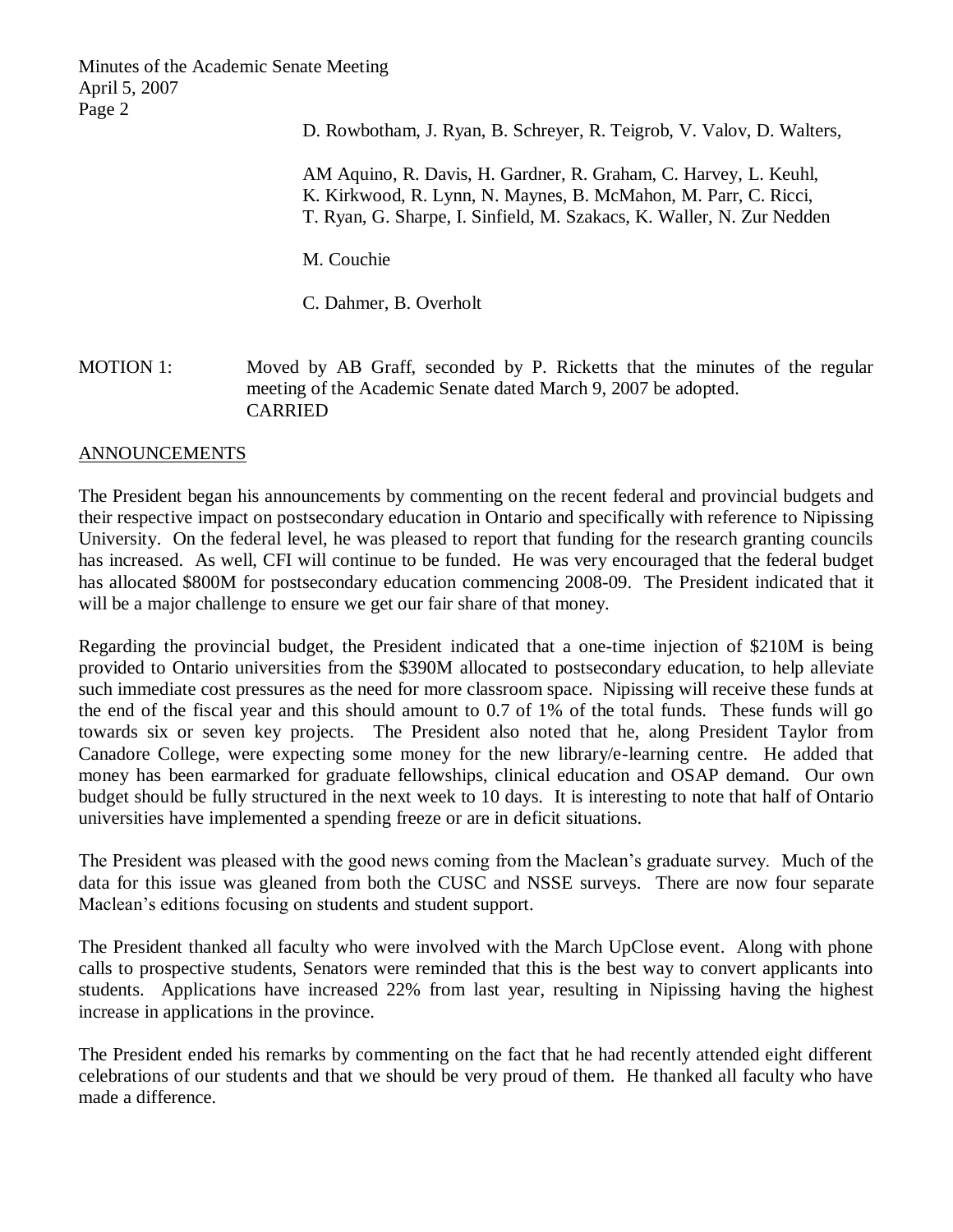The Vice-President Academic and Research was pleased to announce that Senators Cholewa, S. Kariuki and Weeks were successful in obtaining NSERC grants. Nipissing now has 10 faculty members who are funded by NSERC. The President's Advisory Committee for the CRC has approved Dr. Dean Bavington's application for a Tier 2 Canada Research Chair in Environmental History. The Vice-President added that Dr. Bavington holds a Michigan Society of Fellows Postdoctoral Fellowship. We should hear within the next month on the status of the current CRC nomination. Also with reference to CRC, Nipissing has received notice that it has been allocated two chairs, but unfortunately there is no money available to fund it.

The Vice-President extended his congratulations to Senators Tabachnick and Koivukoski for the publication of their new book *Confronting Tyranny: Ancient Lessons for Global Politics.* 

The National Council for Ethics in Human Research visited the campus recently to review our procedures regarding the Research Ethics Board (REB). The Vice-President noted that their report will be forwarded shortly. A reminder was issued to Senators that part of the process of conducting good research was securing approval from REB. There have been a number of student research projects being undertaken without REB's approval.

The Vice-President concluded his announcements by noting that a draft of the Academic Master Plan will be posted on the website next week.

The Dean of Arts and Science extended his congratulations to the NSERC recipients. He was also delighted to report that there were four NSERC post graduate scholarships (valued at \$17,300 each) and seven SSHRC Canada graduate scholarships (valued at \$17,500 each) awarded to Nipissing students. Senator Vanderlee also reported that Senator LeClair has recently had a book published entitled *Contemporary Issues in Mental Health: Concepts, Policy and Practice*. A number of chapters have been written by various Nipissing faculty as well as a graduate from the Faculty of Education.

The Dean of Education was pleased to announce that OCGS has approved a full-time graduate program in Education. The first intake is this September and applications are due April  $30<sup>th</sup>$ . The February education practicum took some students to such diverse countries as Kenya, England and Jamaica, and Senator Common was delighted to report that all students had arrived back safely. Senator Common and Senator Wideman have received a \$500K grant from the Ministry of Education Provincial Schools Branch to develop AQ courses for teachers of the Deaf Parts I, II and III.

The Nipissing University Student Union announced they were finalizing the selection of valedictorians for the June convocation.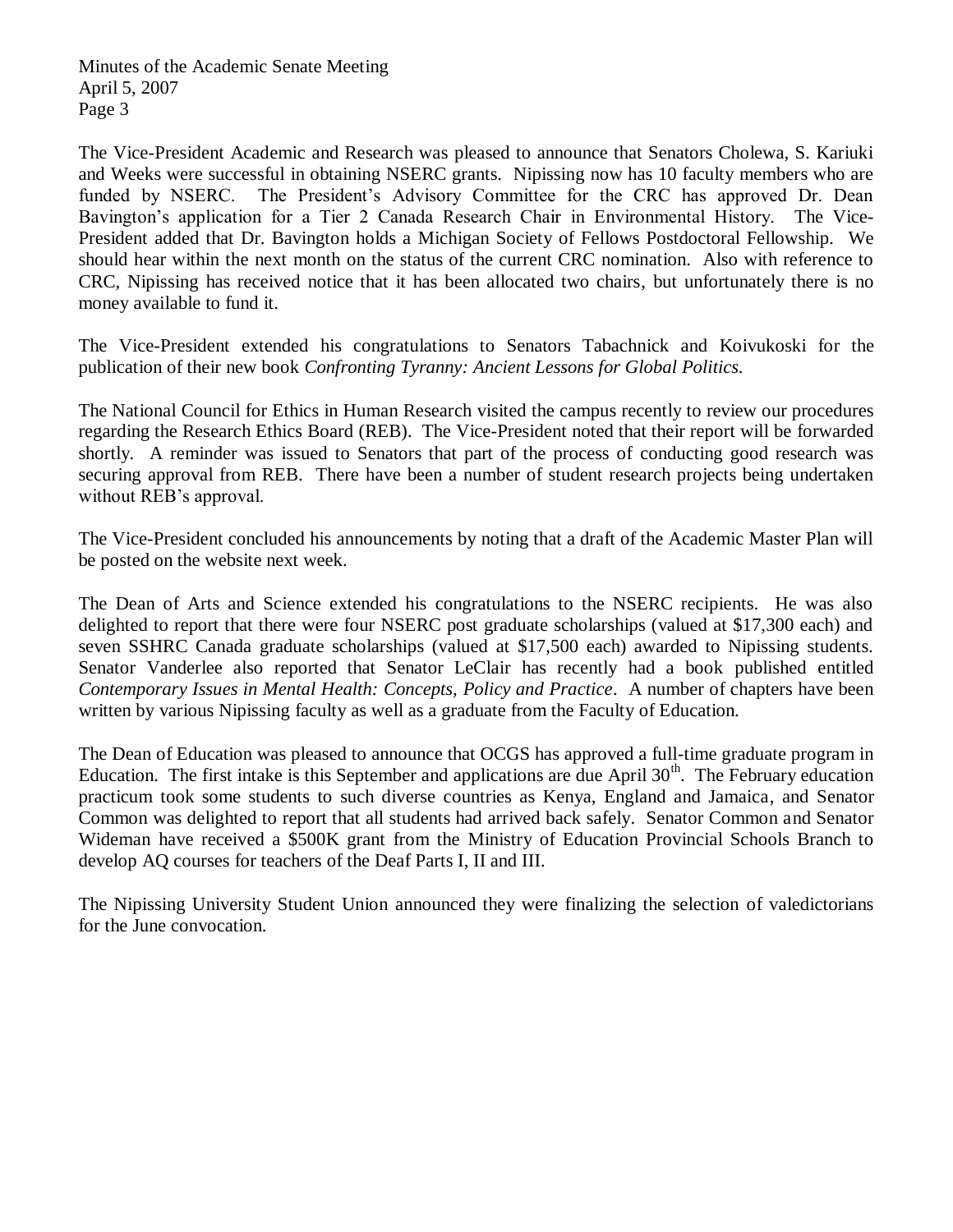#### REPORTS OF STANDING COMMITTEES

Executive Committee

- MOTION 2: Moved by D. Mock, seconded by P. Ricketts that the Report of the Senate Executive Committee dated March 28, 2007 be received. CARRIED
- MOTION 3: Moved by D. Mock, seconded by K. Srigley that Senate approve the Letter of Agreement regarding the incorporation of the tenure and promotion process into the collective agreement as presented. CARRIED

#### University Curriculum Committee

- MOTION 4: Moved by P. Ricketts, seconded by R. Common that the Report of the University Curriculum Committee dated February 26, 2007 be received. CARRIED
- MOTION 5: Moved by P. Ricketts, seconded by R. Vanderlee that Senate approve the addition of BIOL3126 Molecular Biology Techniques, a 3-credit course, to the Biology program, at outlined in the attached document. CARRIED
- MOTION 6: Moved by P. Ricketts, seconded by R. Vanderlee that Senate approve the following consolidated motions relating to the Geography program, as approved by the University Curriculum Committee:
	- a) delete GEOG4985 Directed Studies, a 6-credit course,
	- b) add GEOG4986 Directed Studies, a 3-credit course, and
	- c) add GEOG2026- Quantitative Methods as a required course to the Bachelor of Arts (Honours) – Combined Major, as outlined in the attached document.

#### CARRIED

- MOTION 7: Moved by P. Ricketts, seconded by R. Vanderlee that Senate approve the change in the minimum grade requirements to 70% for the pre-requisites for PSYC4105 - Student's Investigation I, in the Psychology program, as outlined in the attached document. CARRIED
- MOTION 8: Moved by P. Ricketts, seconded by R. Vanderlee that Senate approve the removal of BIOL2206 - Introduction to Biochemistry, as a program requirement in the Bachelor of Science Nursing program, as outlined in the attached document. CARRIED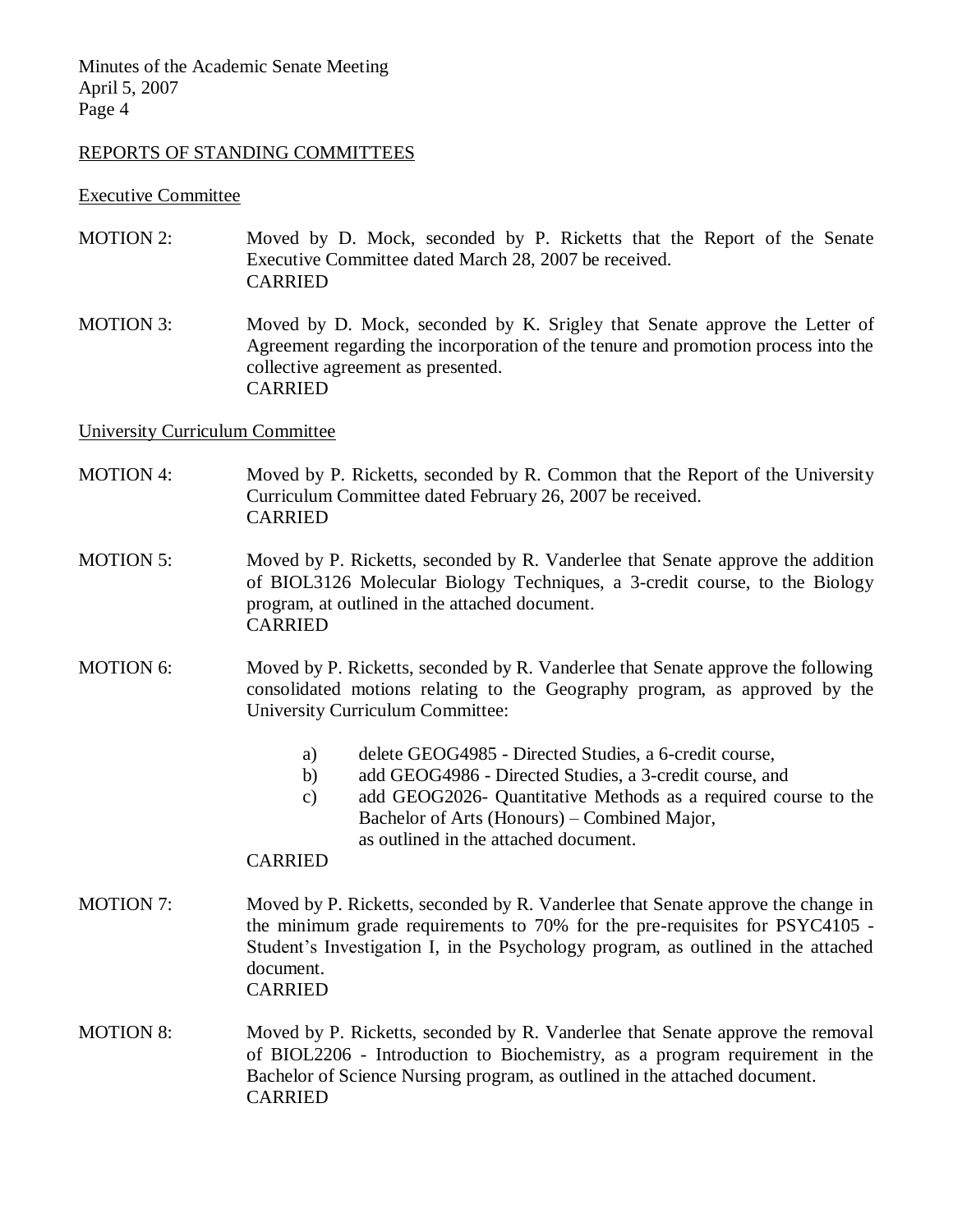- MOTION 9: Moved by P. Ricketts, seconded by R. Common that Senate approve the following consolidated motions relating to the Bachelor of Education Consecutive, Concurrent, and Brantford program, as approved by the University Curriculum Committee, and outlined in the attached document: **to add**  a) EDUC 4244 Visual Arts – Primary/Junior, b) EDUC 4254 Music Education – Primary/Junior, c) EDUC 4264 Health and Physical Education – Primary/Junior, d) EDUC 4308 Visual Arts – Junior/Intermediate, e) EDUC 4314 Music Education – Junior/Intermediate, f) EDUC 4324 Health and Physical Education – Junior/Intermediate, g) EDUC 4274 Mathematics Education – Primary**/Junior,** h) EDUC 4284 Science Education – Primary/Junior, i) EDUC 4294 Social Studies – Primary/Junior, j) EDUC 4334 Mathematics Education – Junior/Intermediate, k) EDUC 4344 Science Education – Junior/Intermediate, l) EDUC 4354 Social Studies – Junior/Intermediate, and **to delete** m) EDUC 4124 Curriculum Studies 2 (Primary/Junior),
	- n) EDUC 4134 Curriculum Studies 3 (Primary/Junior),
	- o) EDUC 4234 Curriculum Studies 3 (Junior/Intermediate),
	- p) EDUC 4224 Curriculum Studies 2 (Junior/Intermediate),

CARRIED

MOTION 10: Moved by P. Ricketts, seconded by D. Brackenreed that Senate approve the program changes to modify the degree requirements for the Bachelor of Education Consecutive, Concurrent and Brantford programs, as outlined in the attached document. CARRIED

Admissions, Promotions and Petitions Committee

- MOTION 11: Moved by A. Sparkes, seconded by R. Wideman that the Report of the Admissions, Promotions and Petitions Committee dated February 2, 2007 be received. CARRIED
- MOTION 12: Moved by A. Sparkes, seconded by S. Feretycki that the students listed on Appendix A, who have completed all requirements of their respective degrees, be admitted to their degrees in-course and that diplomas for the degree be awarded. CARRIED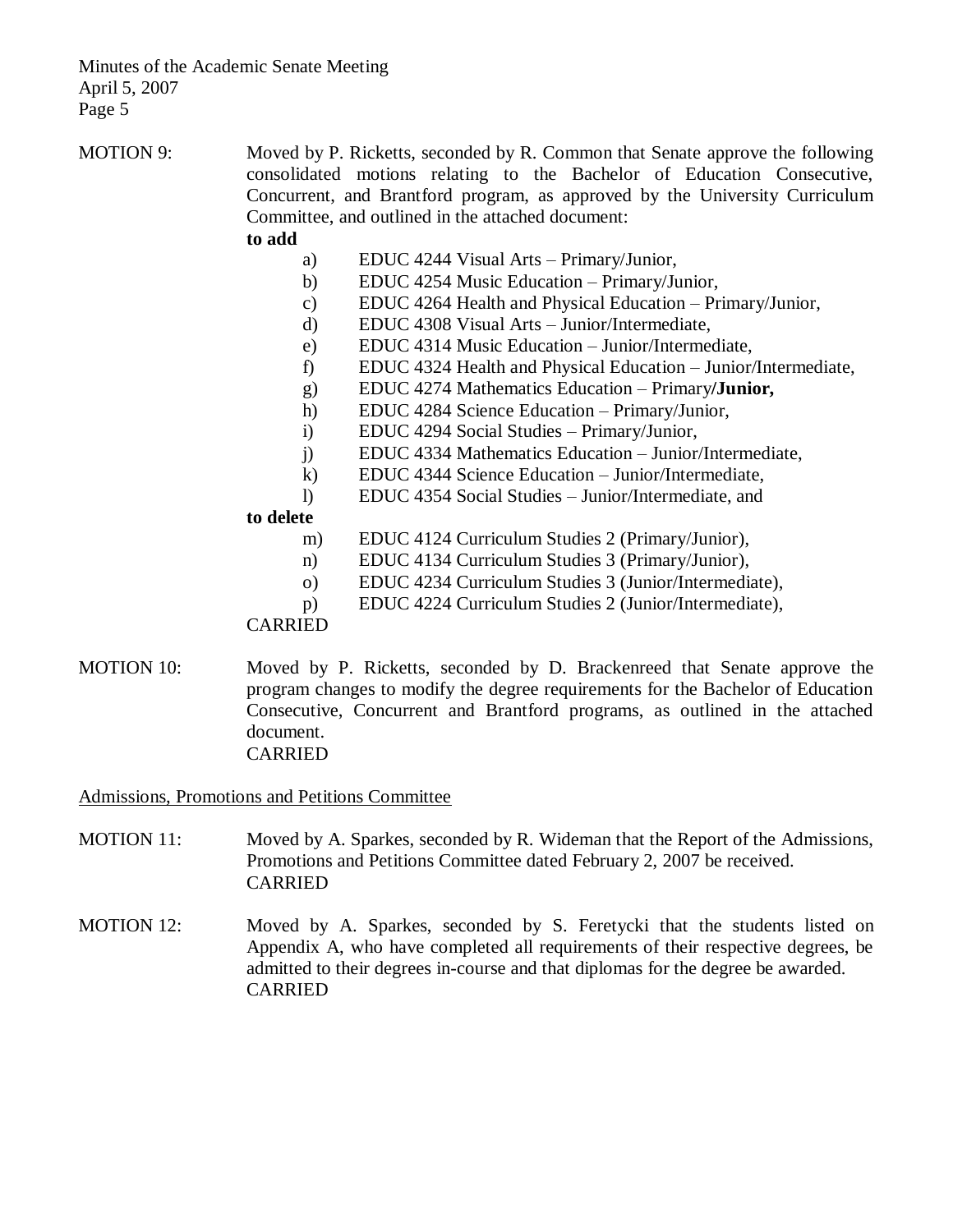- MOTION 13: Moved by A. Sparkes, seconded by R. Bergquist that high school applicants to the Bachelor of Science in Computer Science and Mathematics (BSc Honours and General) must present for admission consideration, English; Calculus and Vectors; one other Mathematics; and one of Biology Chemistry or Physics. CARRIED
- MOTION 14: Moved by P. Ricketts, seconded by R. Vanderlee that Motion 3 of the APP report dated March 9, 2007 be referred back to APP for departmental review by the School of Business and Economics and that this motion come back to Senate in May. CARRIED

#### ELECTIONS

- Elect two tenured Senators at the rank of Associate or above (one from each Faculty), to serve on Special Joint Committee for the tenure and promotion process.
- L. Patriquin nominated M. Tuncali
- L. Patriquin nominated D. Franks
- D. Brackenreed nominated L. Frost
- G. Pyle nominated J. LeClair

MOTION 15: Moved by S. Feretycki, seconded by A. Sparkes that nominations cease.

### **Elected: M. Tuncali and D. Franks**

- Elect one Senator for the search committee for a 2-year limited term position in Computer Science.
- A. Dean nominated M. Kariuki
- MOTION 16: Moved by AB Graff seconded by G. Pyle that nominations cease. CARRIED

#### **Acclaimed: M. Kariuki**

MOTION 17: Moved by A. Sparkes, seconded by G. Pyle that Senate postpone holding elections for the 2007-08 Senate committees until the May Senate meeting and refer the slate back to By-laws and Striking. CARRIED